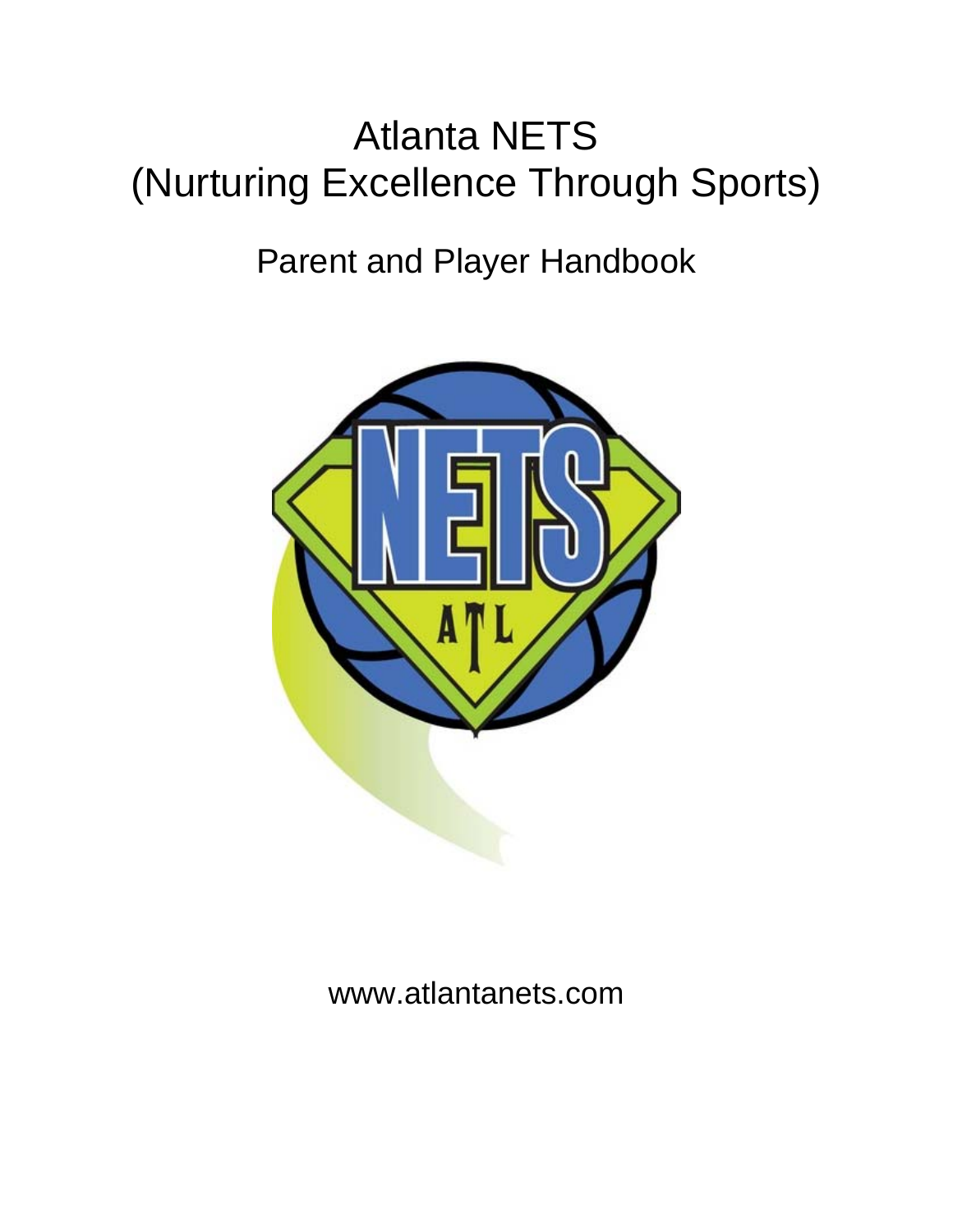#### **Table of Contents**

|                                                                             | $\dots$ 11 |
|-----------------------------------------------------------------------------|------------|
|                                                                             |            |
|                                                                             |            |
| PARENT PERMISSION FORM, LIABILITY WAIVER AND RELEASE, AND AUTHORIZATION FOR |            |
|                                                                             |            |
|                                                                             |            |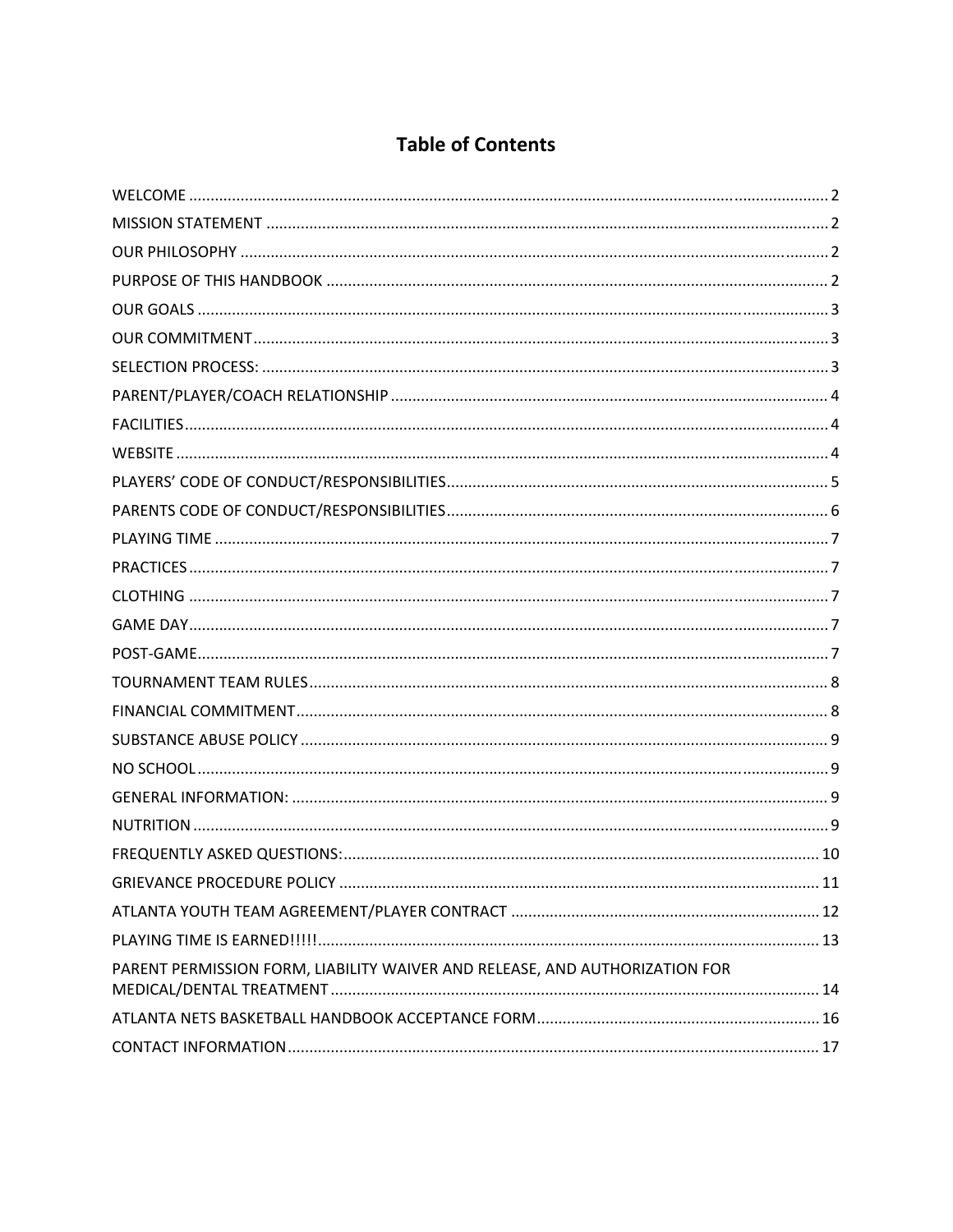#### **WELCOME**

This booklet is designed to provide the parents and players with an overview of the Atlanta NETS Basketball Program. We would like to welcome you to the Atlanta NETS Basketball Program. We are looking forward to the first season of the Atlanta NETS Basketball Association and working with your child. You will be asked to make sacrifices and give all you can possibly give to this program. This means you will practice hard and encourage others to do the same. Hard work translates into success. Our number one goal is to build a strong tradition with this program. We don't just want to win, but to win with honor and respect for the game. We will pursue victory with honor and represent ourselves, our schools, and our communities with nothing but class.

#### **MISSION STATEMENT**

#### **Atlanta Nets (Nurturing Excellence Through Sports) MISSION STATEMENT:**

To use sports to nurture the inner student‐athlete in scholastics, athletics to gain overall personal success.

**OUR PHILOSOPHY**<br>
Atlanta Nets Basketball employs many coaching and counseling techniques that are designed to teach players to be competitive, hardworking athletes. Our players will be expected to hustle after every loose ball, play tough defenses, play as a team, and compete every single time on the court. Atlanta Nets Basketball is not all about winning. We take pride in teaching our players basketball fundamentals and how the play the game the correct way.

Atlanta Nets searches for hardworking players, who want to improve, play aggressively and compete against high-quality competition. We emphasize individual player improvement, team play, long-term friendships and sportsmanship.

#### **PURPOSE OF THIS HANDBOOK**

The purpose of this handbook is to familiarize both parents and players with Atlanta Nets Basketball, and to create expectations for the Atlanta Nets Basketball experience. For our program to be successful, the rules of this Handbook must be followed and will be enforced. We want to be known as one of the finest youth basketball programs available, and players' and parents' adherence to a Code of Conduct will help us reach this goal. We hope this Handbook will answer many of the questions that you may have. If you have questions or concerns that are not addressed in this Handbook, please contact:

| Angela Hickman | atlnetssecretary@gmail.com | 678-492-6847 |
|----------------|----------------------------|--------------|
| Yashica Green  | atlnetseducation@gmail.com | 770-899-8529 |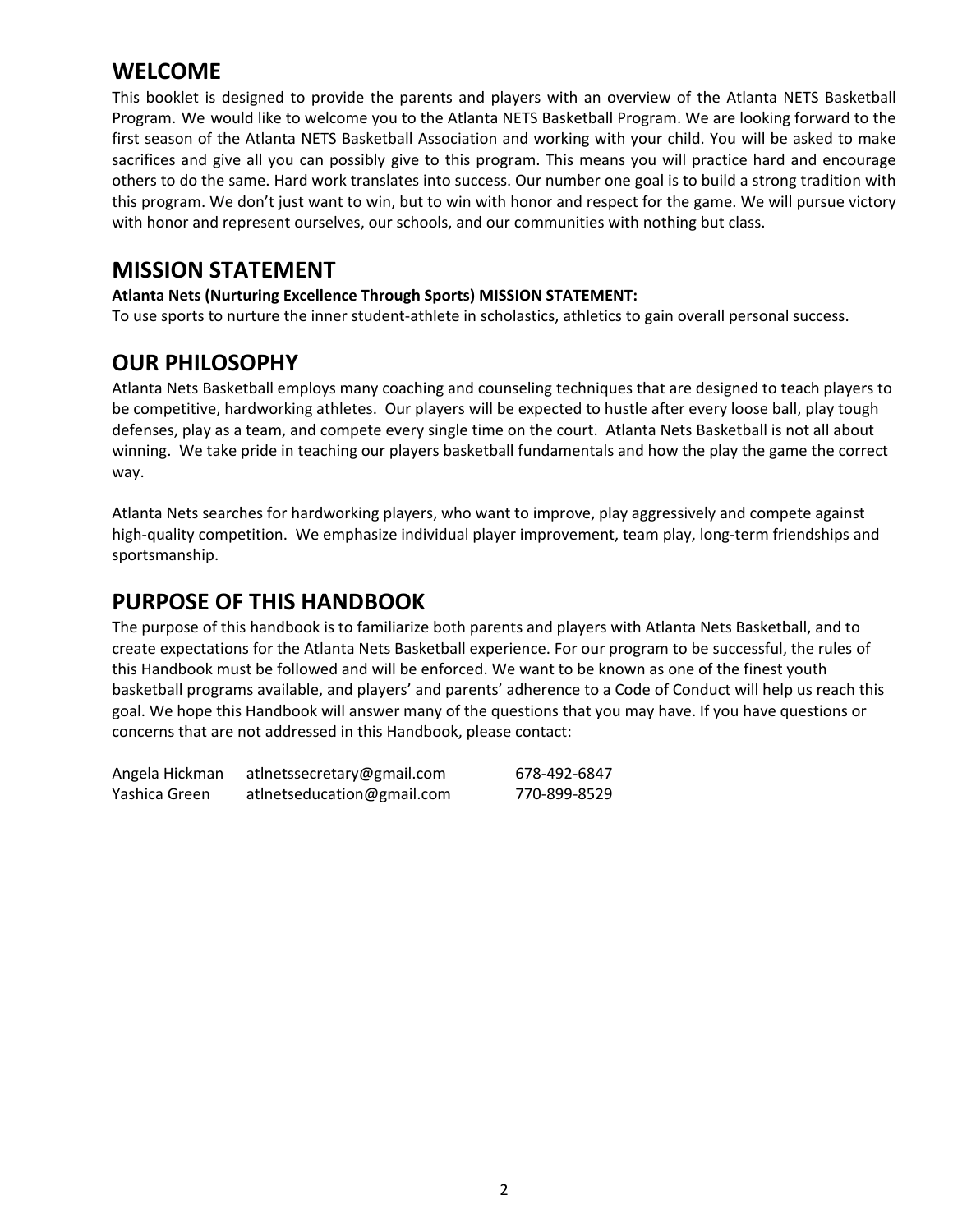## **OUR GOALS**

Atlanta Nets Basketball has two main goals. The first goal is to provide quality instruction in all aspects of the game. This instruction will include both skill building but also the development of self‐discipline, dedication, and confidence in each athlete, qualities that will assist them as they progress through life. The second goal is to prepare those players that have the desire, athletic ability and academic standing to play at the high school and collegiate level. We believe that a competitive athletic experience can enhance social development, contribute to mental and physical health and teach the values of teamwork and responsibility. We are proud of the opportunity that we offer, and we feel the players involved will receive a positive experience.

Our program is dedicated to providing all athletes with the opportunity to be successful. Playing basketball with Atlanta Nets requires a strong commitment to the game, the team, and your teammates. It is important that everyone involved understands that each coach is willing to make this commitment in order for our athletes to become the best basketball players they can be.

Participation in the Atlanta Nets Basketball program requires time, effort and financial resources, but we feel that it is well worth the investment. After your experience with us, we hope you and your athlete will agree.

#### **OUR COMMITMENT**

Atlanta Nets will be a 7 to 8 month commitment to basketball. There will be two opportunities to participate on an Atlanta Nets basketball team:

**Winter** - The winter season will run from November through February. **Spring/Summer** ‐ The spring/summer season will run from March through July.

#### **PARENT COMMITMENT**

Your commitment to Atlanta Nets includes not only the financial obligation to honor the payment plan provided and agreed to at tryouts, but to honor team commitment as well. You must make a responsible and reasonable commitment to practices, tournaments, travel, and team functions. The Atlanta Nets asks the same commitment of all of our members.

#### **SELECTION PROCESS:**

Atlanta Nets evaluates prospective players at both formal tryouts as well as in other environments. Players are evaluated on attitude, teamwork, and how they execute basic basketball skills such as defense, ball handling, shooting, etc. We base our selections on how the athlete performs during an evaluation and what we perceive their potential to be. We select athletes based on the following criteria (in no particular order): athletic ability, work ethic, drive, coachability, competitive attitude, skill ability, and potential.

After your athlete has been placed on a team, Atlanta Nets reserves the right to move them to a different team at any time during the season to continue to improve the level of play for all considered. This means that a player may be added to a team during the season, or that a player may be asked to move to another team to better match the player with the appropriate team.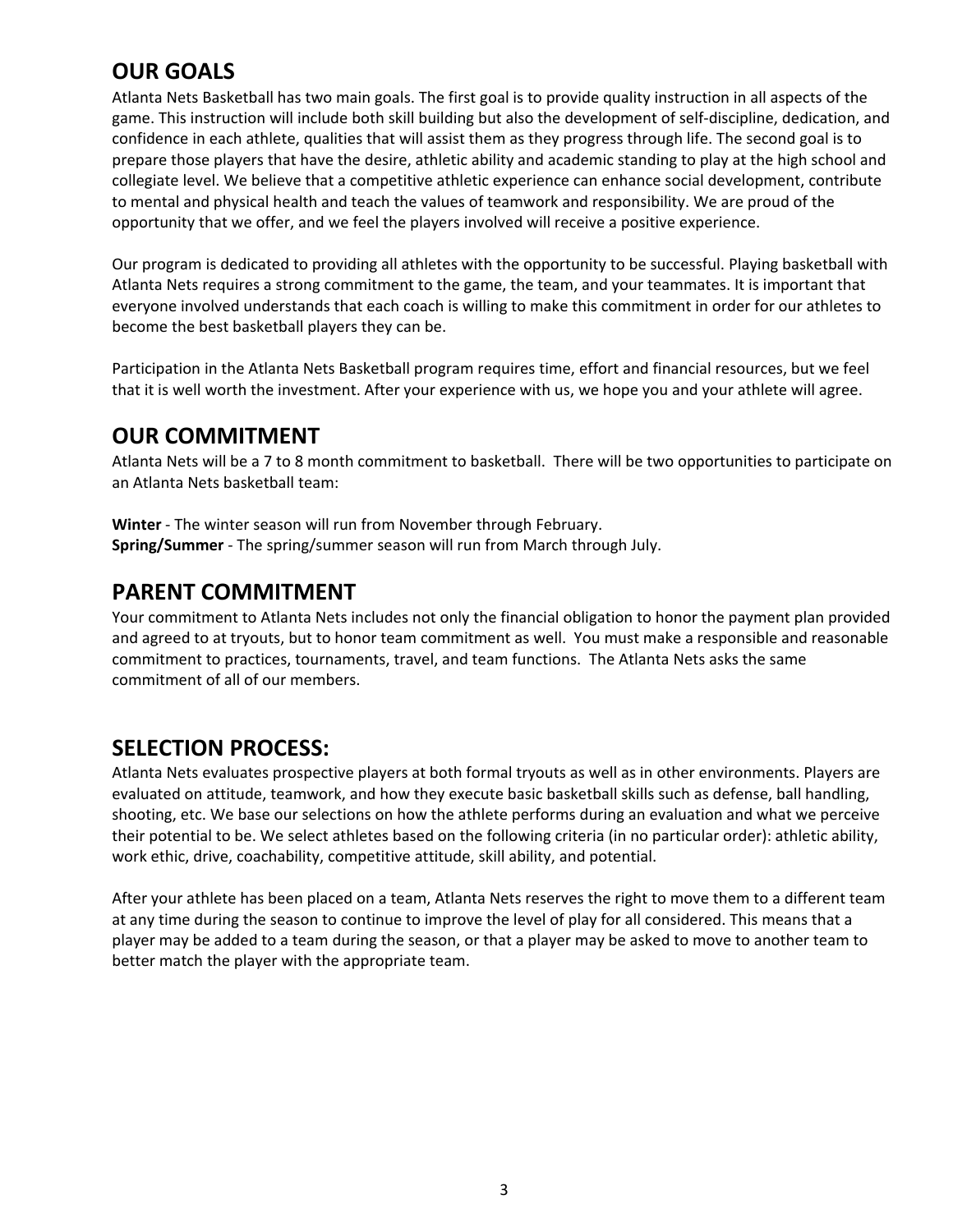## **PARENT/PLAYER/COACH RELATIONSHIP**

Atlanta Nets Basketball believes that great coaching is at the core of a great basketball program. All of our coaches have been selected because we believe they are qualified and bring unique talents to our program and our kids. One of the most important aspects of coaching youth sports is having good communications between players and their parents.

We understand that basketball can be an emotional sport and sometimes parents are prone to issue instructions to their player from the stands. If these instructions are contrary to those of the coach, this will only cause confusion for the player. Please encourage your athlete to follow their coach's instructions and leave the coaching to the coach. We believe that parents need to align themselves with the coach in teaching their player how to cope with the natural frustrations of being a member of a team. Sports provide an excellent opportunity to teach young athletes about the realities of competitive situations. They must be taught how to be a cooperative team member, how to make use of both positive and negative feedback, how to cope with adversity, how to achieve mental toughness, and how to be a gracious winner or loser.

When a player has a concern, parents have the responsibility of teaching their athlete the steps necessary to remedy the situation. Absent situations involving safety or player abuse, the following steps should be taken if a player has a concern with the coach:

**Step One:** The player should discuss the problem/concern with the coach and try to arrive at a solution to the problem. (This may not be appropriate for younger kids)

**Step Two:** The parent should contact the Assistant Director and schedule appointment for the player, parent and coach to meet at an appropriate time (**See Grievance Policy below**).

Under no circumstances is a parent to approach a coach with a complaint or an evaluation of coaching philosophy. The above procedure must be followed in dealing with any situation that may arise. The parents and families of our Atlanta Nets players have been very supportive in the past, and we hope that support will continue to grow each year. We hope that parents support their athlete(s) by attending their games and giving positive encouragement. We expect you to refrain from criticizing your child, their teammates, their coaches, or the officials.

The administration of the Atlanta Nets will NOT ALLOW THE COACHES OR PLAYERS TO BE BERATED by parents or fellow teammates. If you or your athletes refuse to follow the guidelines set forth, you will be asked to leave the program.

#### **FACILITIES**

The Atlanta Nets may practice at a number of Community Centers/Recs and Schools in the Douglas County Area.

#### **WEBSITE**

The Atlanta Nets website is www.atlantanets.com the website will contain rosters, tournament schedule, game times, tournament locations, game recaps and more.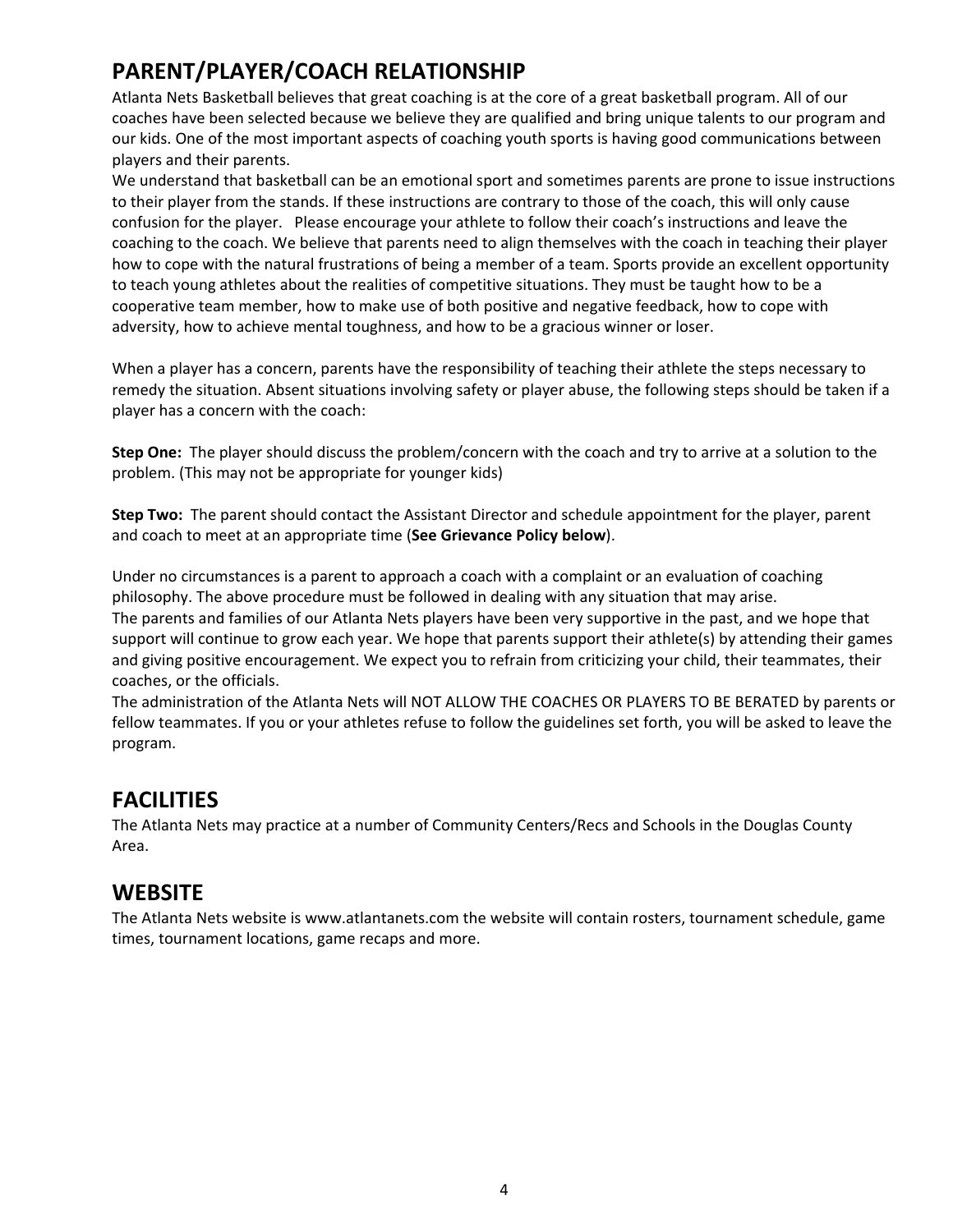## **PLAYERS' CODE OF CONDUCT/RESPONSIBILITIES**

Atlanta Nets Basketball is committed to all of its players exercising good sportsmanship at all times. Our program philosophy is that our athletes should represent their team in a positive and respectful manner. We also would not want spectators to embarrass our players and the team with inappropriate behavior. In addition to the above Code of Conduct, all spectators are expected to adhere to the following:

- 1. Players will treat the coaching staff respectfully at all times and also shall display the utmost respect for opposing players and coaches.
- 2. Players shall exhibit the highest respect for game officials and/or event staff. Players will never question an official or express your feelings at a call. Officials are part of the game. Officials have to right to remove a player from a game for bad behavior. Any ejection from a game could result in a GAME SUSPENSION. It your job as a player to overcome adversity whether it is the opposing team, the physical facilities or the officials. Never talk back or show up an official. Remember being an official is not an easy job and mistakes happen.
- 3. Players shall maintain a "C" average or above throughout the academic school year and shall always place academic success over athletic success.
- 4. Players shall always value character over winning. Players shall be exemplary models on and off the court and remain aware that they are representatives of Atlanta Nets Basketball at all times. While traveling to and from athletic facilities, players should project a positive image in their appearance and conduct. If any violence arises before, during, or after a game may result in the police being notified and could be grounds for immediate suspension. Players shall also respect transportation resources, hotel rooms, and gym facilities. They shall be personally responsible for any damage.
- 5. Players will respect the game of basketball and give it their all during practice and games. Players are required to arrive 10 minutes prior to practice, 30 minutes prior to a game or as otherwise directed by your coach.
- 6. Poor conduct such as: foul language, physical or verbal intimidation of any individual, fighting with other teams/players, or vocal outbursts are not permitted.
- 7. Players will **demonstrate sportsmanship**. Play fair. Set an example. Rise above poor behavior. The way in which you conduct yourself has a long lasting effect on everybody around you. That's what practicing good sportsmanship is all about.
- 8. Players will value the instruction of your coach. You may think your coach is the best, the worst or somewhere in between. It makes no difference. If you're on the team, your job is to listen attentively to what your coach is saying. Coaches volunteer their time to work with your team. Don't waste that time.
- 9. Players will be committed to being a team player, always remembering "we" goes a lot further than "I". Players will appreciate your teammates. Every player on your team has certain strengths and weaknesses. Be patient with your teammates as they improve their games — just as they will be patient with you improving your game. Basketball is a team sport. Success can only come when the entire team works and plays well together.
- 10. Players will take care of your uniform. Cost for replacing any lost or damaged uniform will be the responsibility of the player and his/her parents. Failure to pay replacement costs may result in an ineligibility to play.

Enjoy the journey! Win or lose, enjoy every moment on the court both during the games and during practice. Basketball should be challenging, tiring, hard work and fun.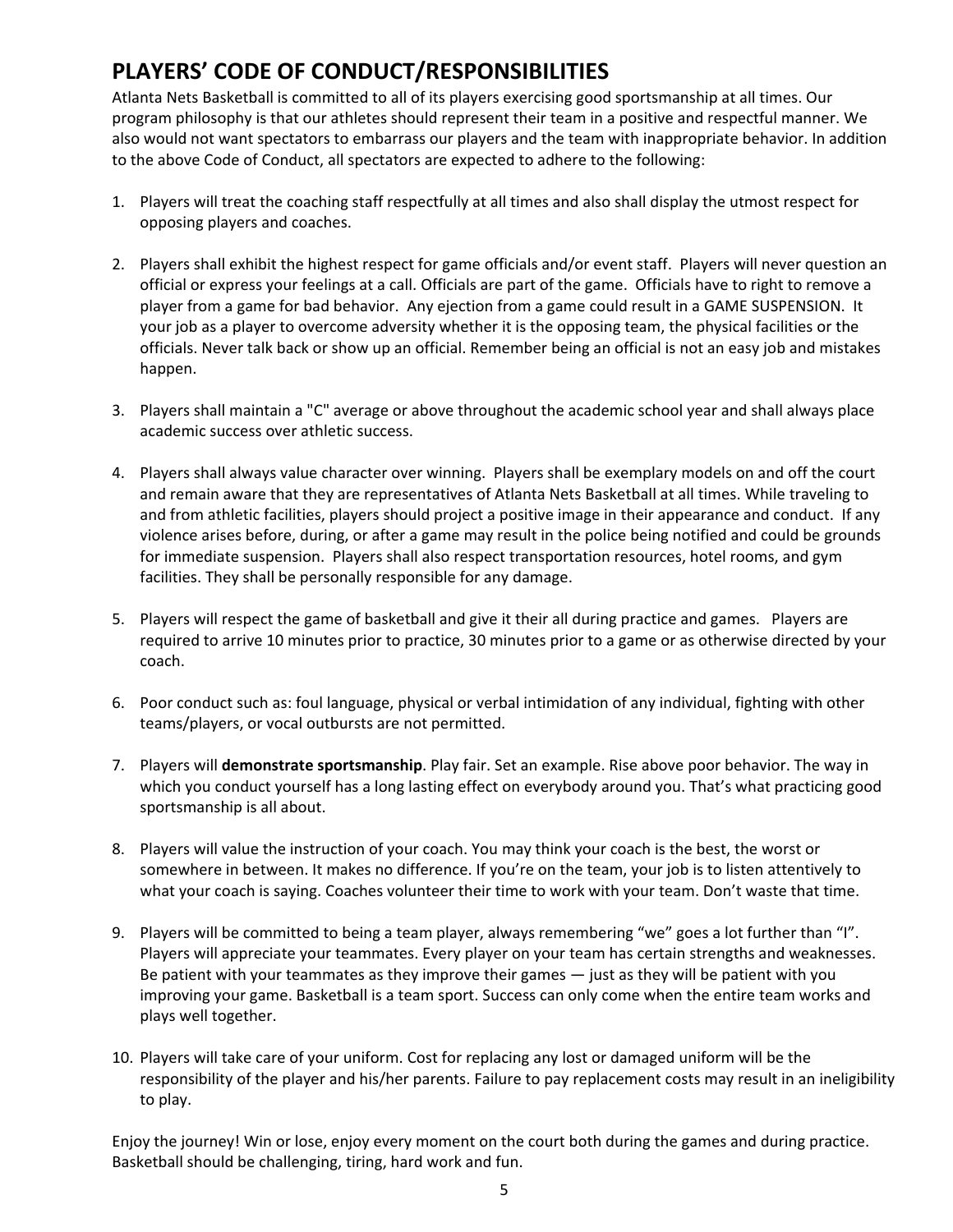## **PARENTS CODE OF CONDUCT/RESPONSIBILITIES**

As with our players, parents also represent the Atlanta Nets. We expect parents to act with a higher of set of standards than we expect from our players. Parents are the role models.

- 1. Act as a leader. Leaders are people whose actions inspire others. A leader treats their children's teammates, your peers, the coaches, opponents and officials in the same manner you would like to be treated. That means respect, dignity, and total sportsmanship at all times. If you set the example the players will follow the example you set.
- 2. Do not draw attention from the players. Youth basketball is for the kids. If you find yourself becoming too emotionally involved in what's happening on the court, take a step back and relax.
- 3. Value your child's commitment. Get your kids to practice and games on time. Make sure they have their uniform and sneakers. Help them eat and drink right before, during and after the game. The more your children see you acting responsibly, the more they will do the same.
- 4. Act in a respectful manner. Nothing is better for a young player than having their parents on hand to watch them play. And nothing is worse for a player than hearing a parent using foul language, booing, taunting, screaming or making comments at, or about, players, coaches, fans or officials (that includes your team as well as your opponent). Our coaches will happily address any concerns, including those pertaining to officials or opposing coaches. Parents should also know that the officials in all tournaments have the right to remove any athlete, coach or spectator from the game premises. The Atlanta Nets Board reserves the right to ban any athlete, coach or spectator from future games if deemed necessary.
- 5. Never question an official or express your feelings at a call vocally. Officials are part of the game. Parents should demonstrate proper behavior to the players. It is not the parent's job (or the players) to officiate the game. Accept the call and move on. Remember being an official is not an easy job and mistakes happen and are part of the game.
- 6. Total motivation through confidence. Try and identify a positive from every game or practice to help build confidence. A young player's sense of achievement is the greatest motivator. Don't analyze your young player's performance following every game. They know how they played and if you give them the opportunity and situation they will open up to you. If you do, chances are they will avoid talking to you at all after games or worse yet, not want you at the games at all. Let your children come to you for advice.
- 7. Atlanta Nets teams will be coached by knowledgeable coaches. We will not tolerate any shouting of directions from parents and/or fans. Hearing multiple sets of instructions confuses players in a game. Children are easily distracted and usually do not perform as well when parents/fans scream directions from the stands.
- 8. Good communication is key. If you must, talk with the coach after the game. Or better yet, wait until the next day if you have an issue to discuss. Let the heat of the moment pass. Never make a scene in front of the team, as it's embarrassing for you, your children and the coach. And chances are nothing will get resolved. If the issue cannot be resolved with the coach, please voice complaint with Atlanta Nets Assistant Director so that the complaint can be brought before the Atlanta Nets Board.
- 9. Maintain your child's uniform. Cost for replacing any lost or damaged uniform will be the PARENT'S RESPONSIBILITY. Failure to pay replacement costs may result in an ineligibility to play.
- 10. Enjoy the journey and put winning and losing into perspective. Games have winners and losers. Keep reminding your child about this reality and the need to deal with both outcomes.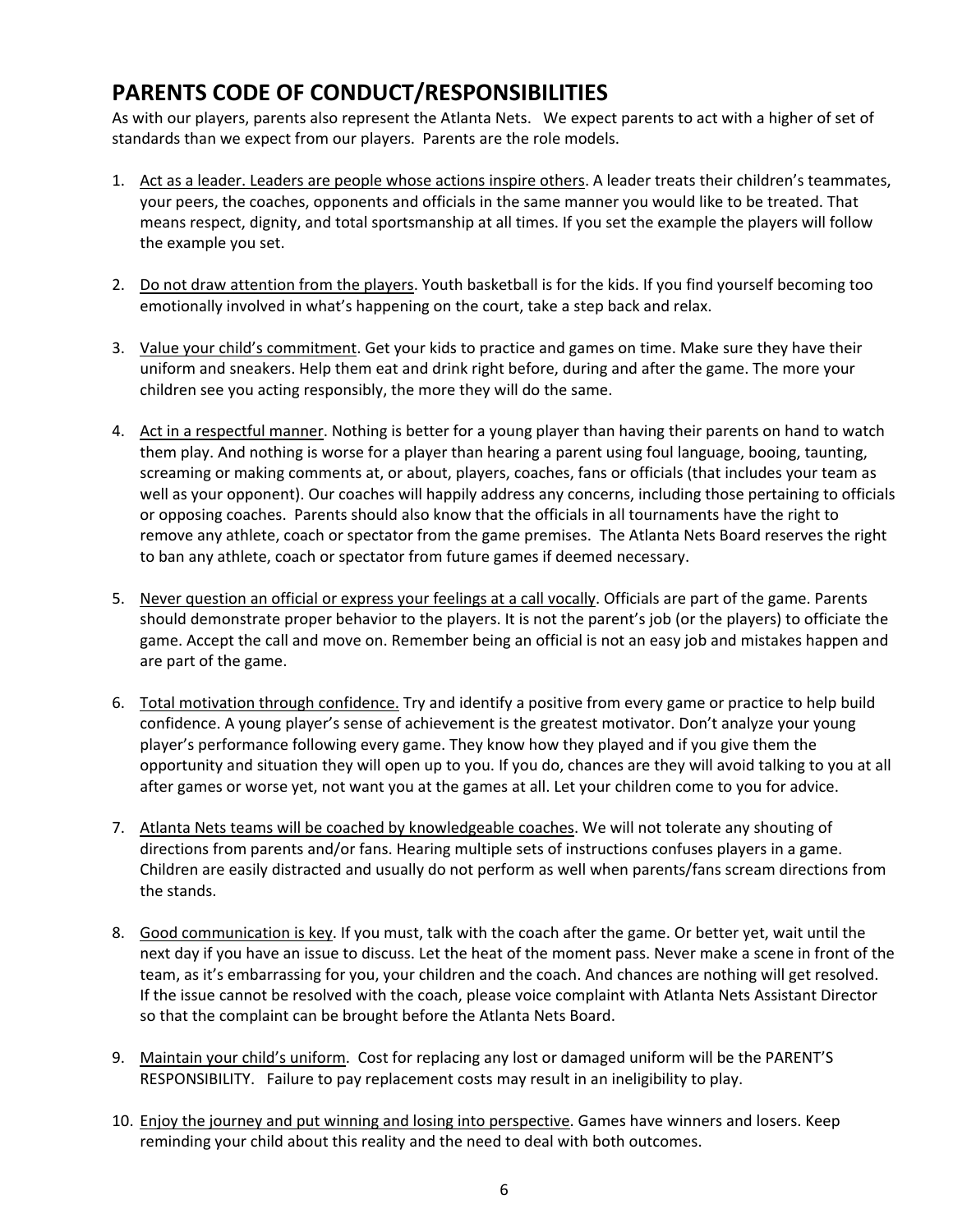#### **PLAYING TIME**

We know that all players want to play and many concerns by players and parents involve the amount of playing time that is allocated to the player. The following sets our general philosophy on playing time.

- Playing time is not guaranteed, is not equal and must be earned.
- Playing time is based on the player's performance at practice. If you are not at practice, for whatever reason, it is difficult to earn playing time.

Your coach will determine who plays and how much. They will take into account many factors in coming to that decision but the decision is theirs.

- Parents are always welcome to watch practice: however, leave the coaching to the coaches.
- Be on time!

#### **PRACTICES**

Practice is mandatory for all players.

- It will usually be two or three times per week. They will last normally for 1 to 2 hours.
- You will be notified of practice times and locations by your coaches or Team Manager. We will make every effort to not change practice times and locations: however, things happen!! Please be flexible and cooperative.
- If a player must miss a practice, the parent must contact the coaches or team mom as soon as possible. Players who miss practice are missing valuable information and potentially may have their playing time affected by consistent absences or tardiness.
- All players should arrive at least 10 minutes prior to the scheduled practice time, to enable them to stretch and be ready to go at the appointed time.
- We encourage parents to stay at practice but please do not disrupt or interfere during the session.
- Please pick up your player promptly at the end of practice.

#### **CLOTHING**

- The NETS uniform (jersey and shorts) must be worn to all Games, but not to practice (except picture day). Shorts, T-shirt or tank top, and basketball shoes should be worn to practice.
- Please label every item wore with your player's name and contact information.
- Each player must provide their own basketball shoes.

## **BASKETBALLS (size basketball used for age groups)**

- 27.5 for boys up to 7U
- 28.5 for boys 8U to 11U
- 29 for boys 12U and up

#### **GAME DAY**

- All players must arrive by the designated arrival time.
- All players must be in complete uniform before beginning pre-game warm up and team stretch.
- During the game, all players should be focused on the task at hand, The Game.
- If not physically in the game, players are to remain mentally in the game at all times.
- All players are expected to run on and off the court during player substitutions and time outs.
- Verbally supporting your teammates is strongly encouraged.

#### **POST‐GAME**

- At the conclusion of each game, players are to form a single line (with their coaches and teammates) and shake hands with the opposing team.
- After shaking hands, players will proceed to an area designated by their coach for a post-game meeting.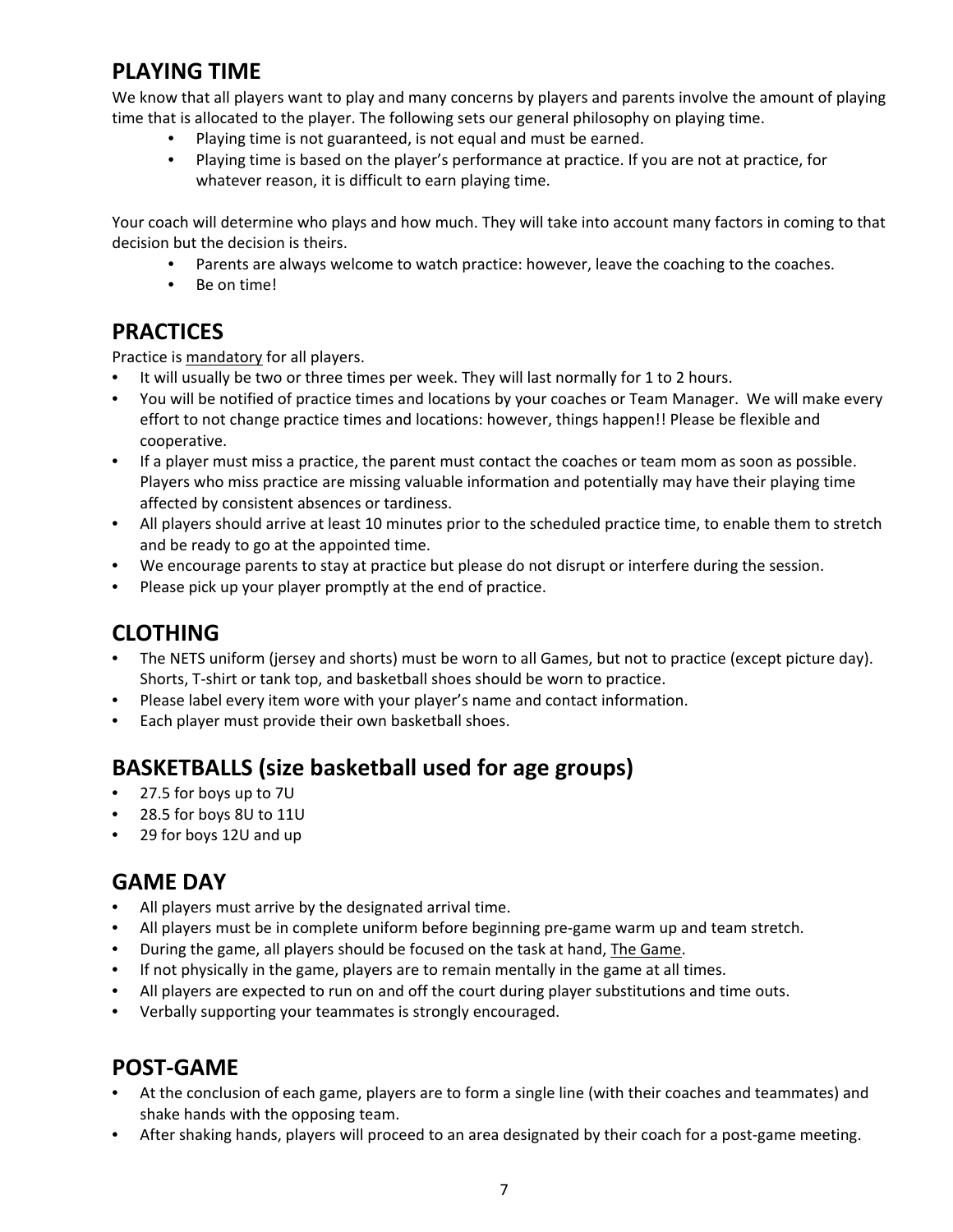#### **TOURNAMENT TEAM RULES**

1. First and foremost, it is important to remember that each player and parent is representing Atlanta Nets Basketball when we play in local tournaments and travel to out‐of‐state events. Traveling with the team is an honor and must be respected.

2. The player is responsible for his/her uniform when attending tournaments. When traveling please make sure that your basketball bag with your uniform(s), shoes and any other items (i.e. contacts, braces, knee pads, etc.) required for you to play is packed, ready to go and in your possession when you get into your mode of transportation. It is a good idea to include extra socks and personal items in your bag.

3. Players are expected to wear appropriate clothing at all times.

4. Parents should hotel accommodations and coordinate travel arrangements with coaches.

5. No persons other than Atlanta Nets players, coaches, or family members are permitted inside a player's hotel room.

6. No player is allowed off hotel property without parent/coach/chaperone permission.

7. When traveling to tournaments we will attempt to travel together.

8. When we are traveling we will try to eat together and spend time together as a team.

9. Atlanta Nets Basketball is dedicated to developing all of our players, not only on the court but we also try and provide new and unique experiences. However, when traveling for tournaments please remember that our reason for being in a particular location is to play basketball. When possible we will try to schedule free time to allow the athletes to have fun.

#### **FINANCIAL COMMITMENT**

Participating with Atlanta Nets takes a commitment from both the parents and the players. As an organization, we will try to conduct fundraising activities to keep cost to a minimum.

The organization understands that this is a difficult time for many families due to the economic climate. If your family is in a hardship situation, please contact the Treasurer to discuss your options regarding the above fees. Team fees will cover the cost gym rental fees, tournaments and leagues that your athlete will participate in throughout the season.

Player Fees:

- (Spring/Summer) \$600 (Returning Players) \$650 ( New Players)
- Fees include the following:
	- o Team Uniform ( 2 Jerseys and basketball shorts)
	- o Shooting shirt
	- o Slides
	- o Bag
	- o Two (2) 1 hour and 30 minute practice sessions each week
	- o Tournaments/Spring League

Additional Tournament Fees: (If there are any)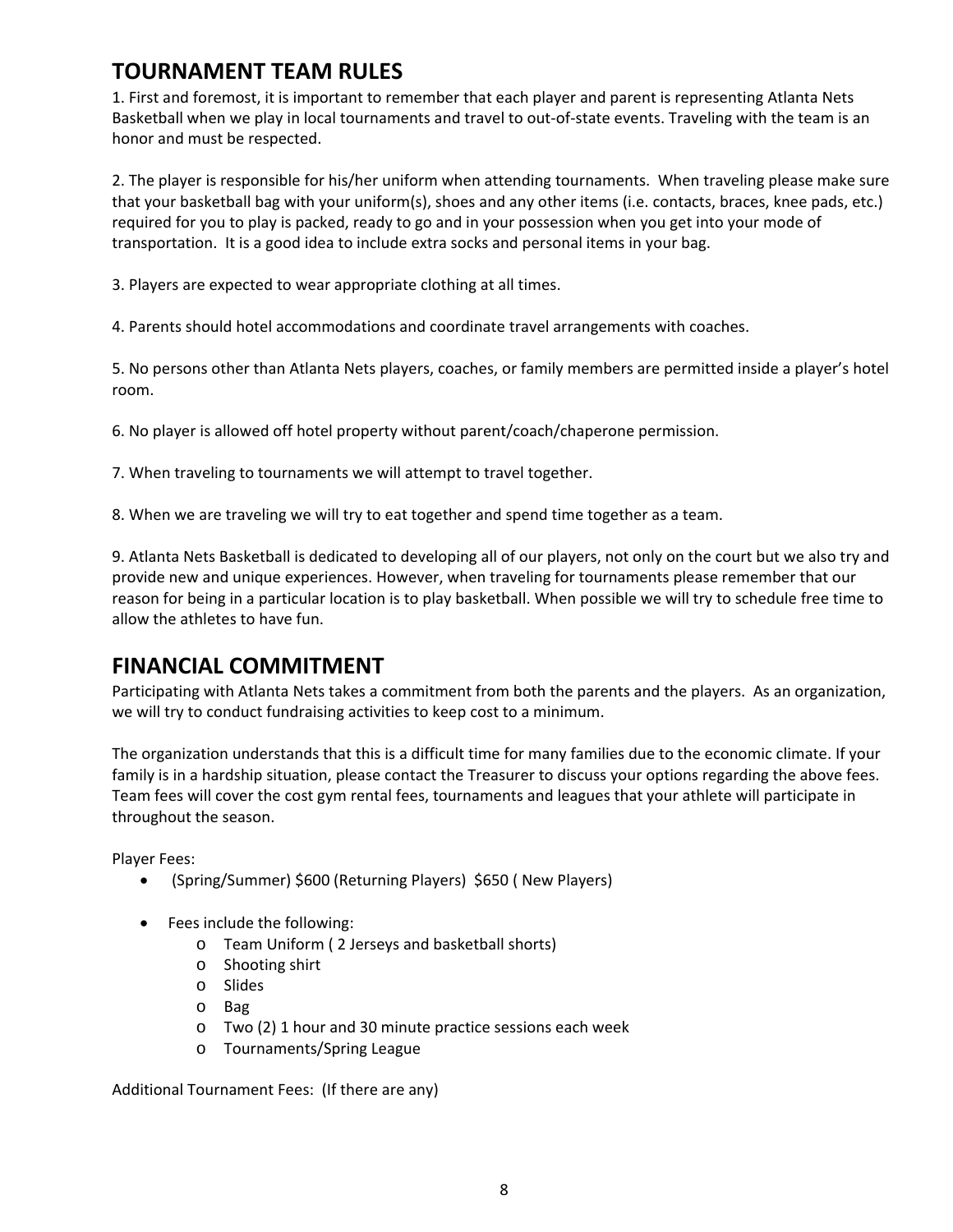### **SUBSTANCE ABUSE POLICY**

Use or possession of tobacco, alcohol, and other harmful substances, and illegal use or possession of narcotics or habit‐forming drugs is prohibited. It is the policy of the Mandan High School Boys Basketball program that if there is an infraction the athlete will be suspended for the remainder of the season.

#### **NO SCHOOL**

If school is cancelled due to bad weather, all activities may also be cancelled. This is a decision that will be made with the safety of the athlete in mind. The coach of your player's team will notify you or the player if there is a cancellation. We will do so through e‐mail, phone calls, or a text message. If school is dismissed early due to bad weather, there will be no practice. In the event that bad weather is not the cause of in school cancellation, practices will be scheduled accordingly at the discretion of the head coach & athletic director.

#### **GENERAL INFORMATION:**

- 1. Players/parents commit to the season and the fees for that season.
- 2. If a player quits their team before the end of the season for any reason, there are NO refunds.
- 3. If a player needs to miss for any reason, you must contact the coach and team manager ahead of time.

#### **NUTRITION**

The night before a Game, the athlete should eat a low fat, high carbohydrate meal, such as pasta, salad and fruit. The day of the Game, carbonated drinks, candy, milk products, and heavy, greasy food should be avoided, as they are hard to digest. Fruit juice, water, diluted sports drinks, and light foods are recommended for consumption during the Game.

- **Don't eat 1 to 2 hours before your event.** Running on a full stomach can cause problems. You need to eat, but plan it according to your event schedule.
- **Bring food.** Concession food is available, but the selection is limited and not as healthy as we'd like for our players.
- **Bring a water bottle.** You need to stay well hydrated to enable your body to work at its highest potential.

#### **Snack Hints:**

- These high-carbohydrate foods can be packed and taken along for snacks.
	- o Breads, bagels and muffin
	- o Crackers and pretzels
	- o Oatmeal‐raisin cookies
	- o Fruit juices, or tomato or V‐8 juices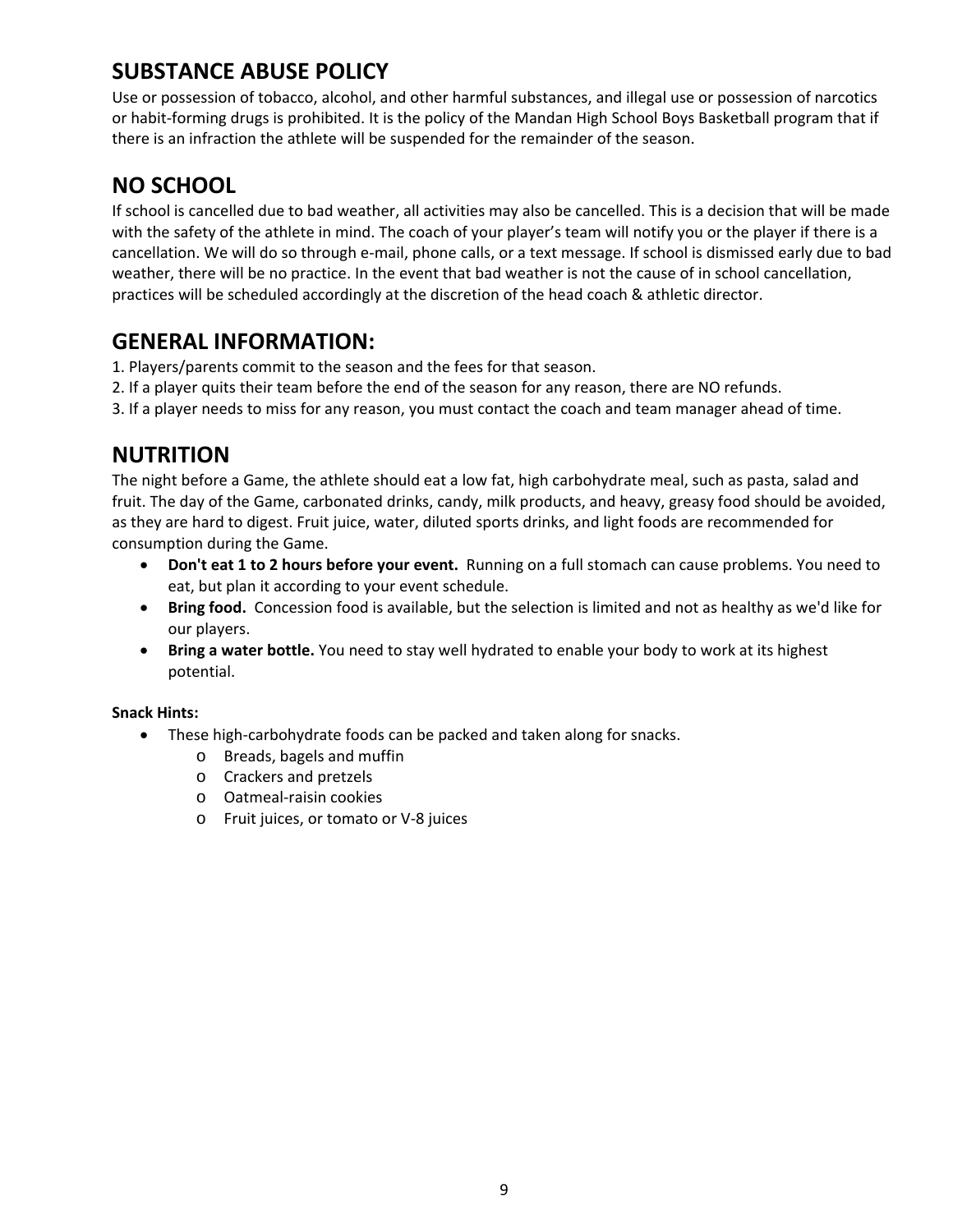#### **FREQUENTLY ASKED QUESTIONS:**

- 1. What days do the kids practice? Practices dates and times are provided weekly. We do everything we can to keep the days and times consistent.
- 2. When does the travel season start and end? Usually runs from March 1st – July 30th
- 3. What are the different levels for travel ball? Each tournament designates the level of play they are hosting and each team places their players in the level they want to compete at.
- 4. What size basketball will the players use? 27.5 for boys up to 7U. 28.5 for boys 8U to 11U. 29 for boys 12U and up
- 5. How are teams determined? There is a tryout process. If chosen the coaches decide which team to place a player on.
- 6. What happens if my child misses practice? The coaches are allowed to govern their teams as they see fit. However, the written team policies' regarding consequences for missing practices is in the Player and Parent Handbook.
- 7. How can I help my child to improve? There are many ways to help your child improve but the first step is to get them to love the game. Providing 5 compliments to every 1 critic is the magic number according to a survey conducted.
- 8. When will the tournament game schedule be available? Normally the weekend schedule is provided on Thursdays. The outcome of Saturdays games dictate what time the game(s) are on Sunday.
- **9.** Can a player play above or below their grade level? Yes
- 10. How do I go about being a coach? Talk to an Atlanta Nets Board member
- 11. What is the cost? See Financial Commitment section of the handbook.
- 12. Is there a refund policy? We don't have a refund policy.
- 13. Do the players keep their uniforms? Yes, players keep their uniforms at the end of the season.
- 14. What happens if a player loses their uniform? Another uniform will need to be purchased.
- 15. Are background checks performed on the coaches? Yes, all coaches are required to have background checks.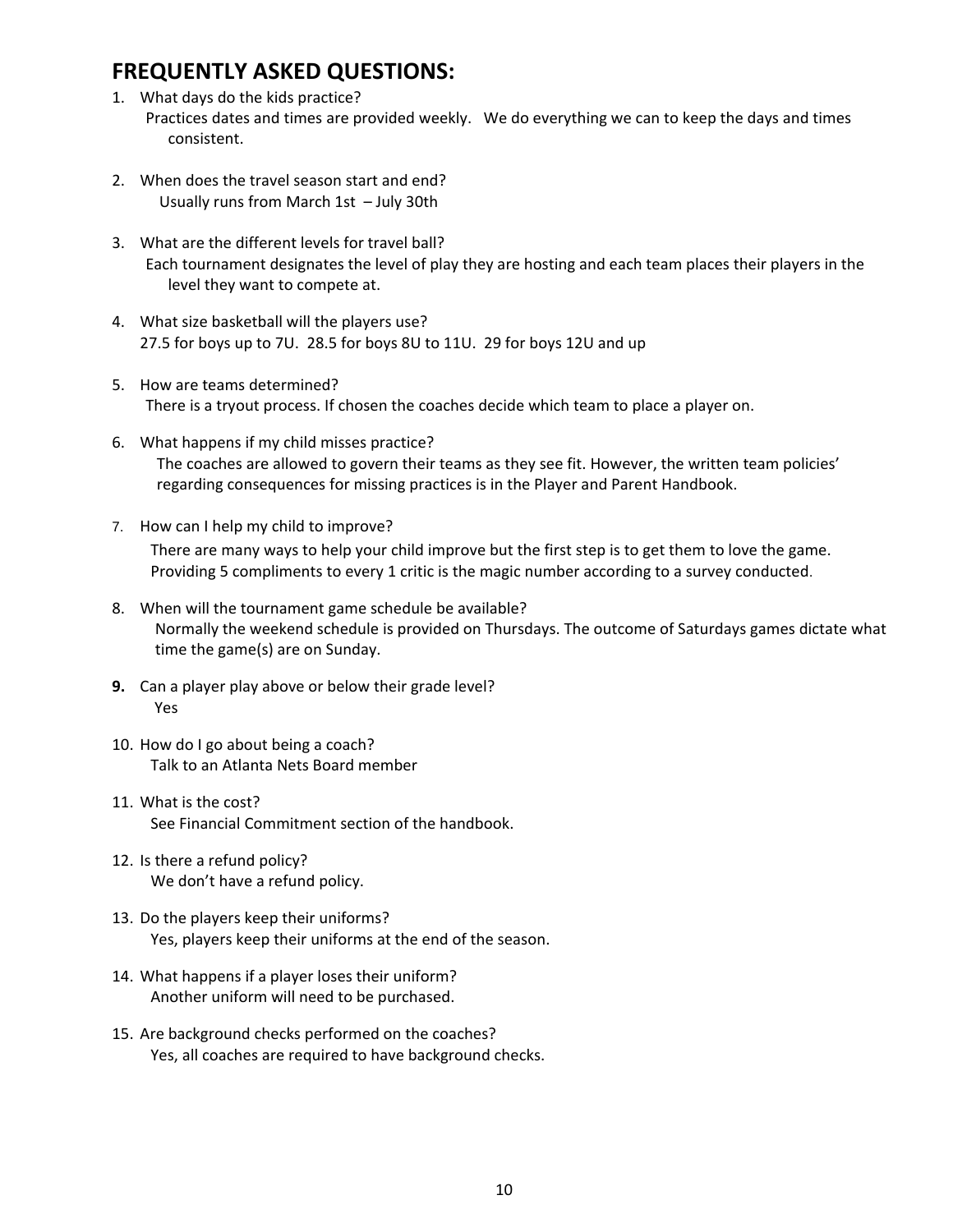# **GRIEVANCE PROCEDURE POLICY**

There are some golden rules to respect when grievances arise, and we list these rules prior to giving specific steps to procedure. If ever there is a personal safety concern, please address responsibly. Please honor these rules as follows:

- Avoid addressing playing time with coaches during practices and at any point during or at a tournament. We advise our coaches to redirect any communication made in these circumstances to our board of directors or to not respond at all.
- Electronic messaging may be used to request a meeting with coach/assistant director, but please refrain from utilizing this method to vent frustration or disappointment that more respectfully should be discussed face to face. Consider a 24 hour window to allow yourself time to reflect on a situation, giving more clarity and focus to the meeting conversations. If there is a personal safety issue, it must be addressed immediately.
- If choosing to email the coach regarding a concern, always copy **the assistant director** or consider emailing the **assistant director** first for guidance and direction. Understand that our coaches are supported by our board and we will be involved in resolution that is mutual and inclusive. We will not tolerate abuse or disrespect of our coaches, just as we would not tolerate either for our families or players.
- Athletes must be encouraged to speak up on their behalf, and given opportunity to do so. This is an important life skill, and we work hard to provide a safe environment to trust in this step. Parents are asked to work with the Assistant Director to demonstrate respectful problem resolution.
- Coaches are supported by the Atlanta Nets Board with regard to coaching decisions and determinations. We expect our coaches to be open and accessible to resolving individual player concerns, and we reserve the right at any time to have board member presence for problem resolution.

#### *Grievance Procedure Steps*

- 1. Write down the specific concern or problem. For yourself, and for the sake of clarity, write down the specifics of your concern. In the moment of emotion, you can lose sight of what is really bothering you or your player. This is especially important and helpful in teaching young athletes to focus in.
- 2. Determine who the concern or problem is between or among. Is the concern between teammates, between player and parent or family member, between player and coach, between parent and coach, or is it among the team or parent community? This step helps you narrow down the actual presenting problem and better prepares us for resolution.
- 3. Plan how you will present the concern or problem and to whom. This step is where you assess our guidelines to follow. We recommend you present based upon the following examples. Coaches care about your concerns, but sometimes the concern or problem is bigger than they are prepared or expected to handle.
	- Player driven concern with team or teammate: Player notifies coach before or after practice of need to speak privately. Be prepared with specific information. If courage is an issue, please assist your child.
	- Player driven concern with coach: Encourage player to request coach meeting before or after practice. **If parent is involved, please include assistant director**.
	- Parent driven concern with team or teammates: Parent notifies **assistant director** and coach verbally, electronically, or by phone of need to meet to address concern. Player may be asked to participate in resolution process.
	- Parent driven concern with coach: Parent notifies **assistant director** verbally, electronically or by phone of need to meet. Concerns and problems are not to be addressed other than face to face. Coach and player are likely to be involved in resolution process.
	- Family driven concern/personal issue/crisis: Parent notifies coach and **assistant director** unless there are confidentiality issues or concerns, and if so, **assistant director** is to be the contact. Assistant director will work with family and board members to resolve as necessary.

\_\_\_\_\_\_\_\_\_\_\_\_\_\_\_\_\_\_\_\_\_\_\_\_\_\_\_\_\_\_\_\_\_\_\_\_\_\_\_\_\_\_\_\_\_\_\_\_\_\_\_\_\_\_\_\_\_\_\_\_\_\_\_\_\_\_\_\_\_\_\_\_\_\_\_\_\_\_\_\_\_\_\_\_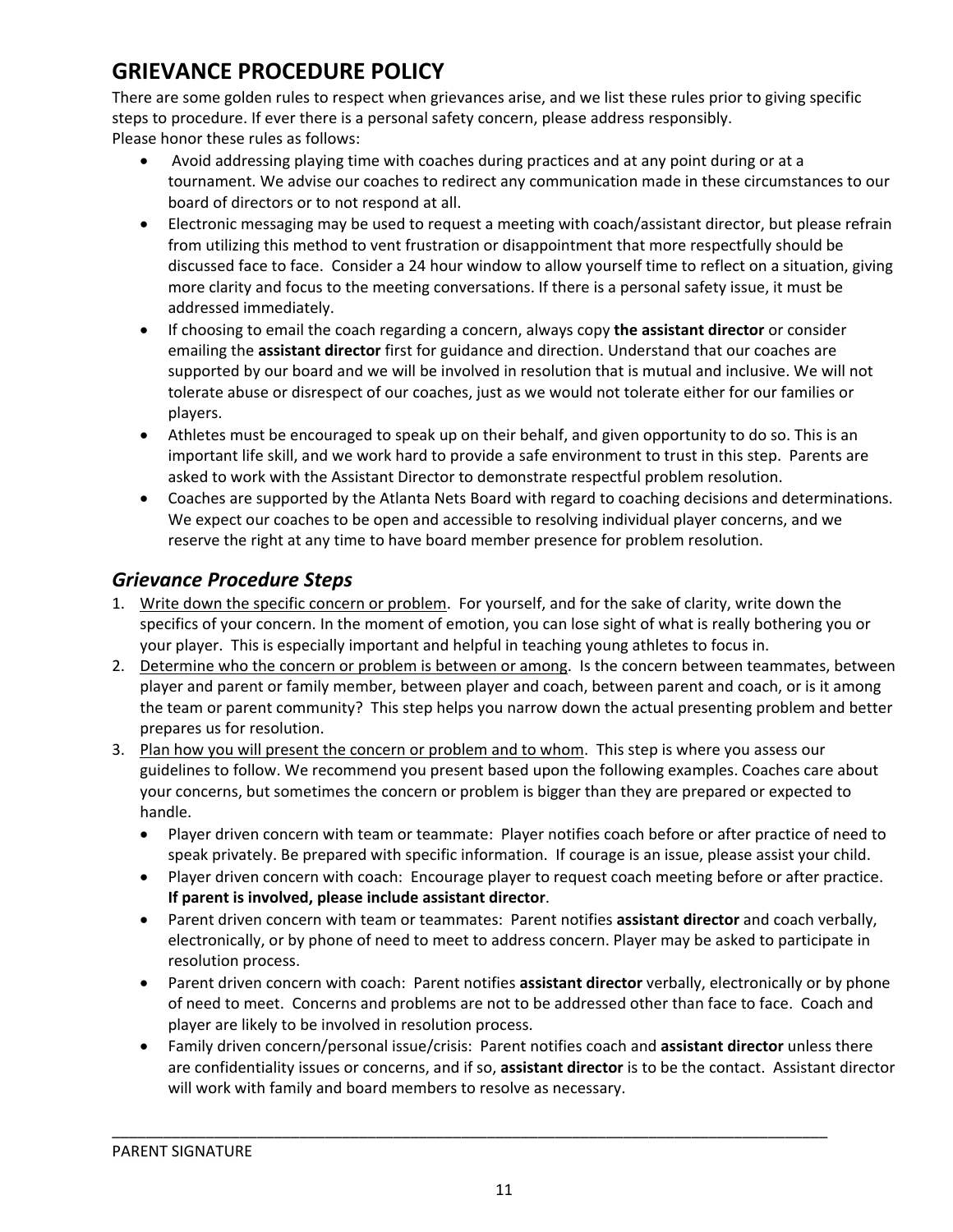#### **ATLANTA YOUTH TEAM AGREEMENT/PLAYER CONTRACT**

PLEASE INITIAL AT EACH DESIGNATED SPOT. BY INITIALING YOU ARE AGREEING THAT YOU COMPLETELY UNDERSTAND AND AGREE TO EACH STATEMENT AND CONTRACT AGREEMENT THAT FOLLOWS YOUR INITIAL. \*\*PLEASE READ EVERYTHING YOU ARE SIGNING SO THAT THERE IS NO CONFUSION\*\*

Initial: Initial: I understand that there is a one-time Team Fee per season. This goes to pay for leagues and tournaments. There is no refund on this one time seasonal Team Fee.

Initial: I understand that we need to pay team fee, and turn in the waiver/ medical release, liability form, insurance information, parent/player contract, and financial responsibility form.

Initial: \_\_\_\_\_\_\_\_ I understand that if I do not meet the obligations defined in the paragraph above my athlete will not be able to participate in team practice or any Atlanta Nets events.

Initial: Initial: I understand that all leagues and tournaments held outside of the Atlanta Nets program are out of the Atlanta Nets control. Such as game times, gym locations, and cancellation of the league and tournament. Game times, gym locations and cancellations will be communicated to all parents as soon as possible. In the event that the league/tournament provides a refund back to the team, this refund will be credited to your account.

Initial: \_\_\_\_\_\_\_\_ I understand that communications with the team will be done through E‐Mail/GroupMe/text messages. The majority of the communication will come through GroupMe. It is the parent's responsibility to check E‐Mail/GroupMe/text messages on a regular basis.

Initial: \_\_\_\_\_\_\_\_ I understand that the best form of communication to your coach and the Atlanta Nets Board is Groupme.

Initial: Initial: I understand that a coach or director can relocate or replace a player if a player does not meet coaches or directors expectations in attendance, commitment and/ or production.

Initial: \_\_\_\_\_\_\_\_ I understand that playing time is not guaranteed and must be earned with commitment and production.

Initial: \_\_\_\_\_\_\_\_ I acknowledge that I have received, read and discussed with my player the information in the Player/Parent handbook. I understand all of the policies as outlined in the handbook and agree to abide by the rules of the organization.

I acknowledge that I have received, read and discussed with my daughter/son the information in the Player/Parent handbook. I understand all of the policies as outlined in the handbook and agree to abide by the rules of the organization. A player may not begin his/her season with the Atlanta Nets Basketball Team until all required forms are signed and submitted to the Team manager. The forms include: Handbook Acceptance, Waiver and Medical Release, Insurance information, code of conduct, and financial Responsibility.

| Player Name          | Player Signature          | Date |  |
|----------------------|---------------------------|------|--|
|                      |                           |      |  |
| Parent/Guardian Name | Parent/Guardian Signature | Date |  |

We like to post photos of teams and training classes on our website, by signing below you give Atlanta Nets the right to post photos of your athlete.

|  | <b>PARENT SIGNATURE</b> |
|--|-------------------------|
|--|-------------------------|

\_\_\_\_\_\_\_\_\_\_\_\_\_\_\_\_\_\_\_\_\_\_\_\_\_\_\_\_\_\_\_\_\_\_\_\_\_\_\_\_\_\_\_\_\_\_\_\_\_\_\_\_\_\_\_\_\_\_\_\_\_\_\_\_\_\_\_\_\_\_\_\_\_\_\_\_\_\_\_\_\_\_\_\_\_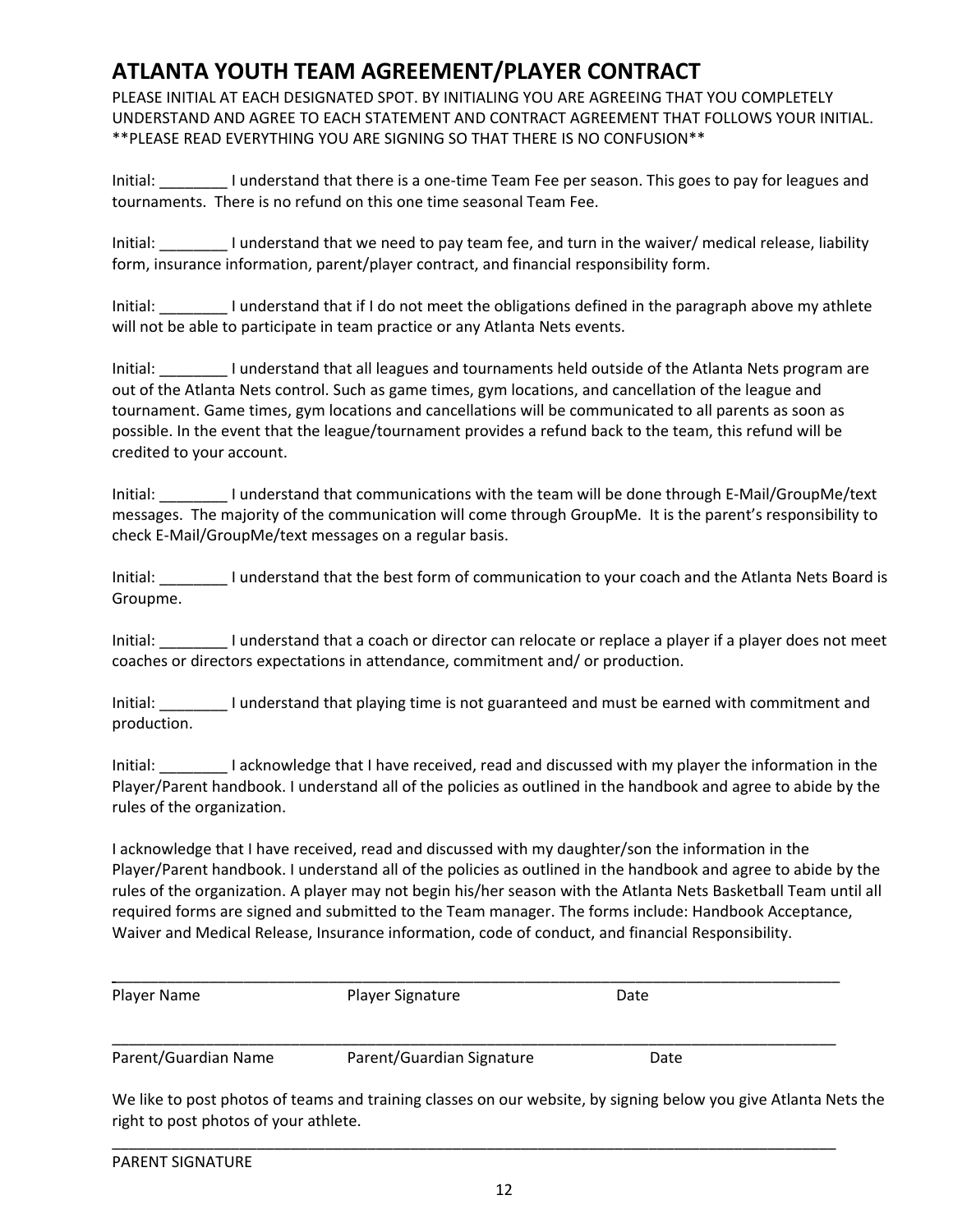#### **PLAYING TIME IS EARNED!!!!!**

The amount of playing time a player receives will vary based on player's skill set, skills of teammates, the opponent, attendance at practice, and the Coach's individual philosophy. Unlike recreation or other youth basketball programs, there is no minimum amount of playing time. There is **NO** guarantee that everyone will play in every game.

In the event that you need to discuss your player receiving more playing time, the first and **BEST** step is to speak directly to the **HEAD COACH, BUT NOT DURING A GAME OR TOURNAMENT!** Please wait until the next practice.

It is our goal to teach the fundamentals of basketball to every player regardless of playing time. The **COACH** has the final say over playing time.

\_\_\_\_\_\_\_\_\_\_\_\_\_\_\_\_\_\_\_\_\_\_\_\_\_\_\_\_\_\_\_\_\_\_\_\_\_\_\_\_\_\_\_\_\_\_\_\_\_\_\_\_\_\_\_\_\_\_\_\_\_\_\_\_\_\_\_\_\_\_\_\_\_\_\_\_\_\_\_\_\_\_\_\_\_

**THERE WILL BE NO REFUND, NO EXCUSES.** 

PARENT SIGNATURE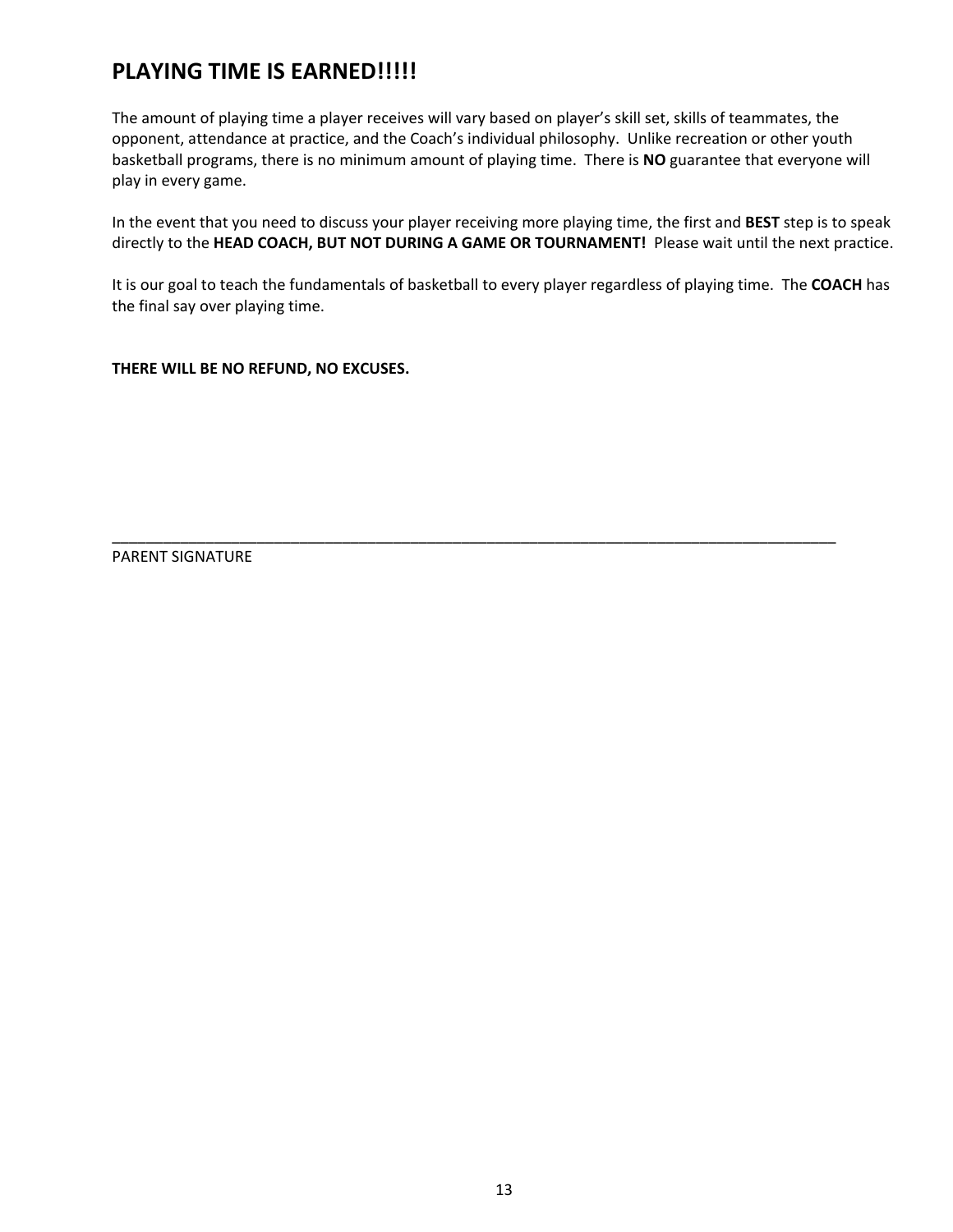# **PARENT PERMISSION FORM, LIABILITY WAIVER AND RELEASE, AND AUTHORIZATION FOR MEDICAL/DENTAL TREATMENT**

I understand that participation in Atlanta Nets Basketball involves risk and dangers of serious and permanent bodily injury and death. I hereby release, hold harmless, discharge and agree not to sue Atlanta Nets Basketball, all their affiliates, all directors, officers, employees, coaches, officials, volunteers, agents, sponsors, advertisers, owners/leasers of premises for and from all liability from my participation in and with these and any other related travel, lodging, social and recreational activities.

I have given my daughter/son permission to participate in the Atlanta Nets Basketball events, and I certify that she/he is in good health, has been cleared by a physician and can take part in all physical activities not limited to but including training, practices and games. I am aware of all laws, rules and safety procedures regarding head concussions. If an injury occurs, I authorize the staff members to take any action and use the emergency service available at the nearest hospital if necessary. I understand my personal insurance will be used in this case. In case of an emergency, I authorize the personnel to take action. I have read and understand and agree with all the parent, players and team packets and will follow all rules and code of conduct.

I also understand Atlanta Nets Basketball retains the right to use for publicity and advertising, photographs and video taken of the participants.

Signature Date

\_\_\_\_\_\_\_\_\_\_\_\_\_\_\_\_\_\_\_\_\_\_\_\_\_\_\_\_\_\_\_\_\_\_\_\_\_\_\_\_\_\_\_\_\_\_\_\_\_\_\_\_\_\_\_\_\_\_\_\_\_\_\_\_\_\_\_\_\_\_\_\_\_\_\_\_\_\_\_\_\_\_\_\_\_\_\_\_\_\_\_

I, the undersigned, the parent and/or legal guardian of (if Player is a minor), or the person (if Player is age of majority),\_\_\_\_\_\_\_\_\_\_\_\_\_\_\_\_\_\_\_\_\_\_\_\_\_\_\_\_\_ (Player) hereby grant permission for Atlanta Basketball, its officers, employees, coaches, and trainers, to authorize medical or dental treatment for the Player by any available and qualified physician/dentist or other trained medical personnel. In addition, this permission extends to and includes authorization for emergency treatments, procedures, and surgeries for the Player. Furthermore, on‐going medical treatment is authorized until such time as the undersigned shall dismiss these physicians/medical personnel in writing and have engaged another qualified physician. This permission and authorization includes admission to a hospital or medical facility if the attending physician deems it necessary.

\_\_\_\_\_\_\_\_\_\_\_\_\_\_\_\_\_\_\_\_\_\_\_\_\_\_\_\_\_\_\_\_\_\_\_\_\_\_\_\_\_\_\_\_\_\_\_\_\_\_\_\_\_\_\_\_\_\_\_\_\_\_\_\_\_\_\_\_\_\_\_\_\_\_\_\_\_\_\_\_\_\_\_\_\_\_\_\_\_\_\_

\_\_\_\_\_\_\_\_\_\_\_\_\_\_\_\_\_\_\_\_\_\_\_\_\_\_\_\_\_\_\_\_\_\_\_\_\_\_\_\_\_\_\_\_\_\_\_\_\_\_\_\_\_\_\_\_\_\_\_\_\_\_\_\_\_\_\_\_\_\_\_\_\_\_\_\_\_\_\_\_\_\_\_\_\_\_\_\_\_\_\_

Player Name (printed)

Parent or Legal Guardian Signature (If player is a minor) **Date** Date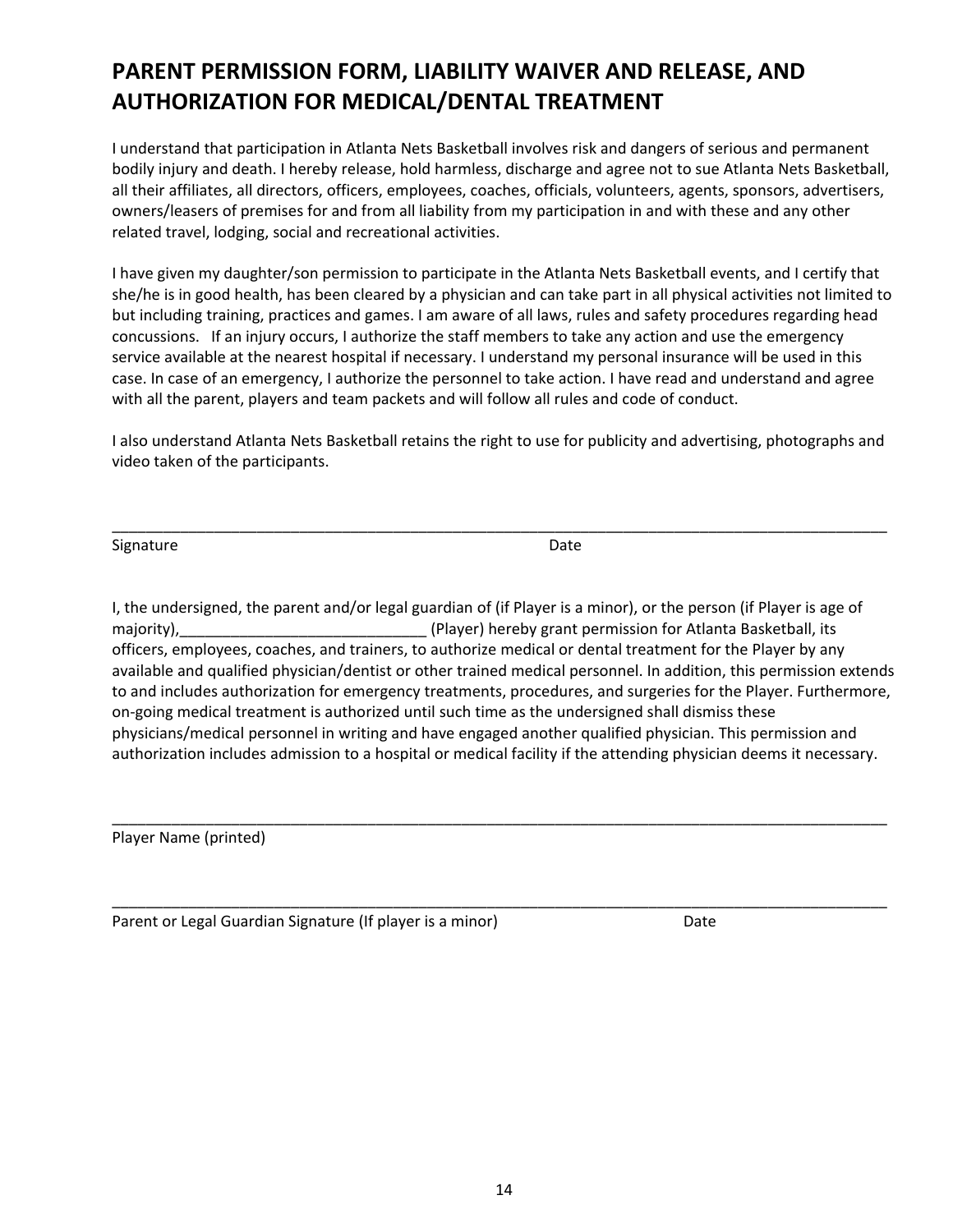#### **ATLANTA NETS BASKETBALL PERSONAL INFORMATION FORM**

| Player Name                                            | Jersey Number                                                | Height                          |  |
|--------------------------------------------------------|--------------------------------------------------------------|---------------------------------|--|
| Date of Birth                                          | School                                                       | <b>Grad Year</b>                |  |
| School that you will attend or are currently attending |                                                              |                                 |  |
| Parents/Guardian                                       |                                                              |                                 |  |
| Address                                                |                                                              |                                 |  |
| Email                                                  |                                                              |                                 |  |
| Home Phone                                             | Cell Phone                                                   | <b>Work Phone</b>               |  |
| <b>Insurance Carrier Policy #</b>                      |                                                              |                                 |  |
| Primary Policy Holder ID #                             |                                                              |                                 |  |
|                                                        | In Case of emergency contact (Other than parent or guardian) |                                 |  |
| Relationship                                           |                                                              | <b>Emergency Contact Home #</b> |  |
| <b>Emergency Contact Work</b>                          |                                                              | <b>Emergency Contact Cell</b>   |  |

If your insurance carrier requires a phone call prior to treatment or hospital admission, please provide that phone number and/or point of contact:

#### **PLEASE ATTACH A COPY OF THE PLAYERS BIRTH CERTIFICATE**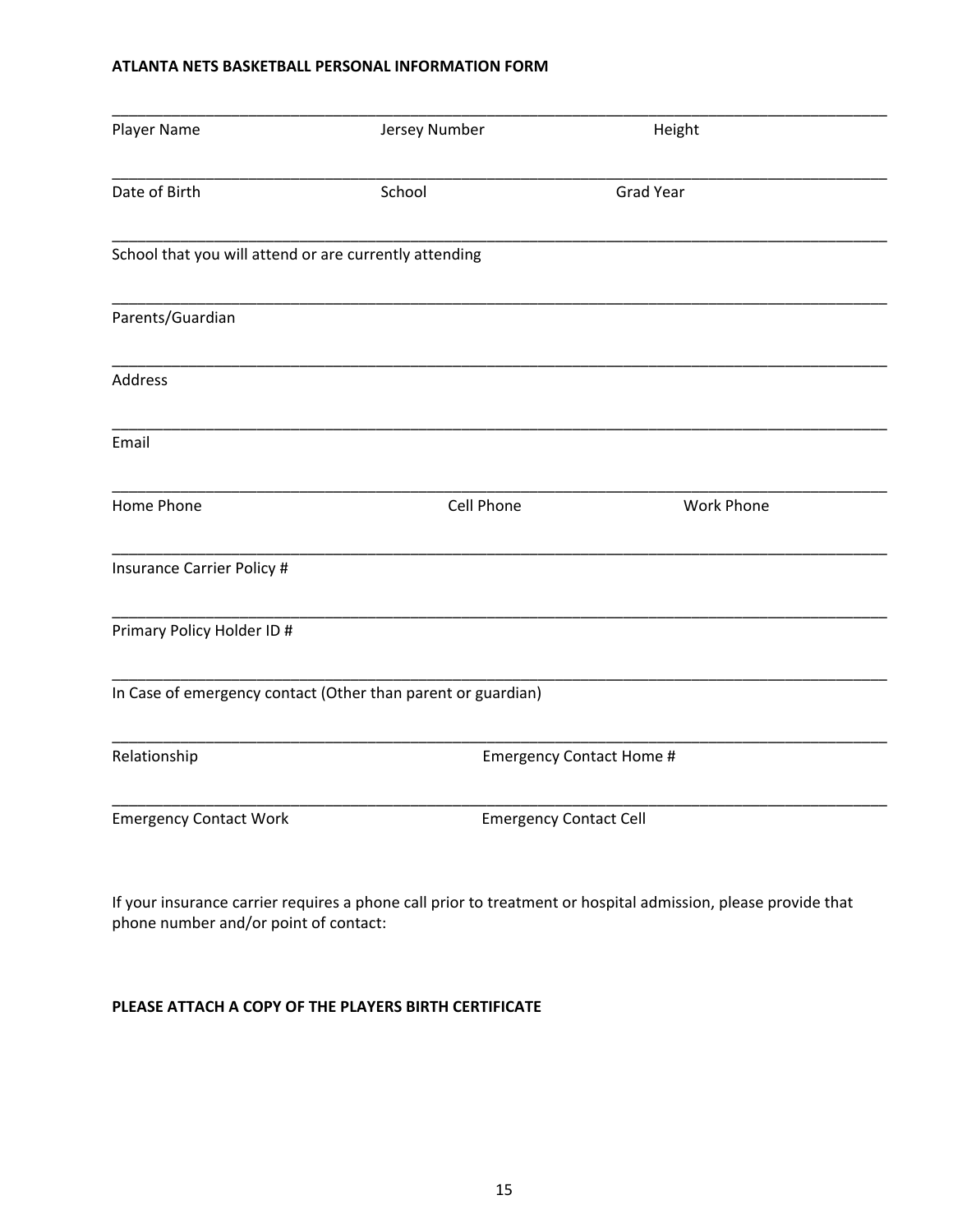#### **ATLANTA NETS BASKETBALL HANDBOOK ACCEPTANCE FORM**

I acknowledge that I have received, read and discussed with my player the information in the Player/Parent handbook. I understand all of the policies as outlined in the handbook and agree to abide by the rules of the organization. A player may not begin his/her season with a Atlanta Nets Basketball Team until all required forms are signed and submitted to the Team manager. The forms include: Handbook Acceptance, Waiver and Medical Release, Insurance information, code of conduct, and financial Responsibility.

I, the Guardian of the below named child, hereby give my approval to his/her participation in any and all Atlanta Nets Basketball activities during the current season. I understand that Basketball is a dangerous sport that may result in serious injury or even death. I assume all risks and hazards incidental to such participation including transportation to and from such activities, and I do hereby waive, release, absolve, indemnify and agree to hold harmless the (ATLANTA NETS), the sponsors, supervisors, participants, volunteers and persons transporting my child to and from activities for any claim arising out of injury to my child.

**Physical Examination:** I, the Guardian of this child, believe to the best of my knowledge that he/she can withstand the rigors of a basketball season. I, the Parent/Guardian, believe there is nothing physically/mentally wrong with my child. I, the Parent/Guardian, hereby give my approval to my child to participate in the upcoming season without a physical examination, although examinations are recommended. I assume all risks and hazards incidental to such participation without a physical and do hereby waive, release, absolve, indemnity and agree to hold harmless, the sponsors, supervisors, participants, volunteers and any other persons involved in ATLANTA NETS.

**Fees & Liability:** I understand that as Guardians we are responsible for the complete payment of registration fees in a timely manner. As the guardian/s, we agree that these are just debts and will remit funds as requested by the organization for the participation in said program. Additionally we understand that there will be NO REFUNDS.

\_\_\_\_\_\_\_\_\_\_\_\_\_\_\_\_\_\_\_\_\_\_\_\_\_\_\_\_\_\_\_\_\_\_\_\_\_\_\_\_\_\_\_\_\_\_\_\_\_\_\_\_\_\_\_\_\_\_\_\_\_\_\_\_\_\_\_\_\_\_\_\_\_\_\_\_\_\_\_\_\_\_\_\_\_\_\_\_\_\_\_

Player Name **Blayer Signature Date** 

\_\_\_\_\_\_\_\_\_\_\_\_\_\_\_\_\_\_\_\_\_\_\_\_\_\_\_\_\_\_\_\_\_\_\_\_\_\_\_\_\_\_\_\_\_\_\_\_\_\_\_\_\_\_\_\_\_\_\_\_\_\_\_\_\_\_\_\_\_\_\_\_\_\_\_\_\_\_\_\_\_\_\_\_\_\_\_\_\_\_\_ Parent/Guardian Name **Solution Parent/Guardian Signature** Date